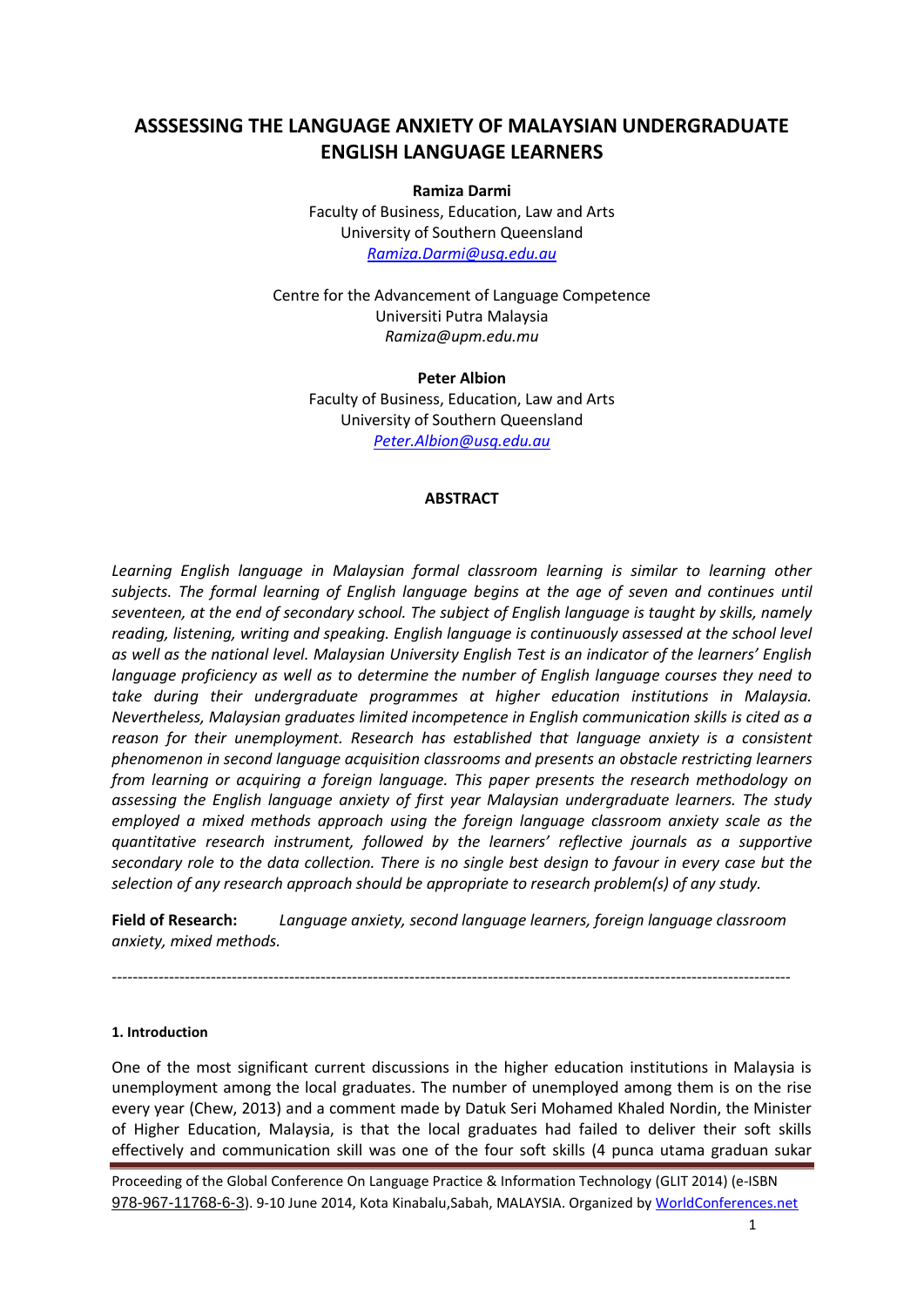dapat pekerjaan, 2010, March 6; Roselina, 2009). The JobStreet.com English Language Assessment test provides a standardised yardstick to measure English competency of Malaysian graduates and substantiated that the graduates lack English communication skills (Si, 2011). Furthermore, a poll administered to human resource managers in November 2011 found that 50 percent of them argued that the local graduates demonstrated "poor communication skills and notably lack command of the English language", making the managers reluctant to recruit them (Lim, 2013). The decision of the managers supports a report indicating that the two factors that make local graduates still jobless within the first six months after graduation are lack of language proficiency, particularly in English, and insufficient knowledge and competency in the jobs they applied for (The Star, 27.7.2013).

### **2. Language anxiety**

Language anxiety is an important affective domain of learners which plays a key role in determining the success or failure of language learning (Oxford, 1990). Language anxiety includes emotions of self-esteem, empathy, anxiety, attitude and motivation (Shumin, 2002 cited in Richards & Renandya, 2011). For second language learners, learning a second language is a complex task and prone to human anxiety (Brown, 2007) that impacts the extent to which language learners participate during the course of language learning. In other words, if learners feel positive throughout the language learning they will participate more actively in the classroom and be more willing to engage in the learning activities. Consequently, this leads to achievement in language learning as well as successful language acquisition for the individual learners. On the other hand, learners who have negative attitudes towards learning the target language are associated with uneasiness, self-doubt, frustration and apprehension affecting cognition that will lead to poor performance in language learning, and this in turn affects the psychological state of the learners. Nevertheless, research has consistently shown that language anxiety is a consistent phenomenon in second language acquisition classrooms and it is an obstacle that hinders learners from learning or acquiring a foreign language (Horwitz, Horwitz, & Cope, 1986).

Foreign language anxiety is described as "the feeling of tension and apprehension specifically associated with second language context including speaking, listening and learning" (MacIntyre & Gardner, 1994, p. 284). The learning demands complex and non-spontaneous mental operations required for communication. Any performance in the second language is likely to challenge selfconcepts and lead to fear or even panic. Psychologically, anxiety is associated with subjective feelings of tension, apprehension, nervousness and worry as a result of an arousal of the autonomic nervous system (Spielberger, 1983). Anxiety has been found to interfere with many types of learning, not only language learning; thus, the affective factor is an important variable for research (Horwitz, 2001).

Foreign language anxiety is common among non-native speakers (Young, 1991) and this is seen as one of the great obstacles in foreign language learning. Earlier studies in language learning reported inconsistent results in attesting the existence of anxiety reactions (Horwitz, 2001; Trang, 2012). Thus, Scovel (1978) suggested that language researchers should specify the type of anxiety they were measuring. Then, Horwitz, Horwitz and Cope (1986) proposed that foreign language anxiety was a situation-specific type of anxiety responsible for negative emotional reactions of learners learning language. They further explained the cause of anxiety is the inherent inauthenticity relating to immature second language communicative abilities. As a consequence, Horwtiz, Horwitz and Cope (1986) developed and offered the Foreign Language Classroom Anxiety Scale (FLCAS) as a means to measure anxiety experienced during foreign language learning in the classroom. The instrument has not only resolved the issue of appropriate measurement of anxiety (Horwitz, 2001) but it has

Proceeding of the Global Conference On Language Practice & Information Technology (GLIT 2014) (e-ISBN [978-967-11768-6-3](http://worldconferences.net/proceedings/glit2014)). 9-10 June 2014, Kota Kinabalu, Sabah, MALAYSIA. Organized b[y WorldConferences.net](http://worldconferences.net/)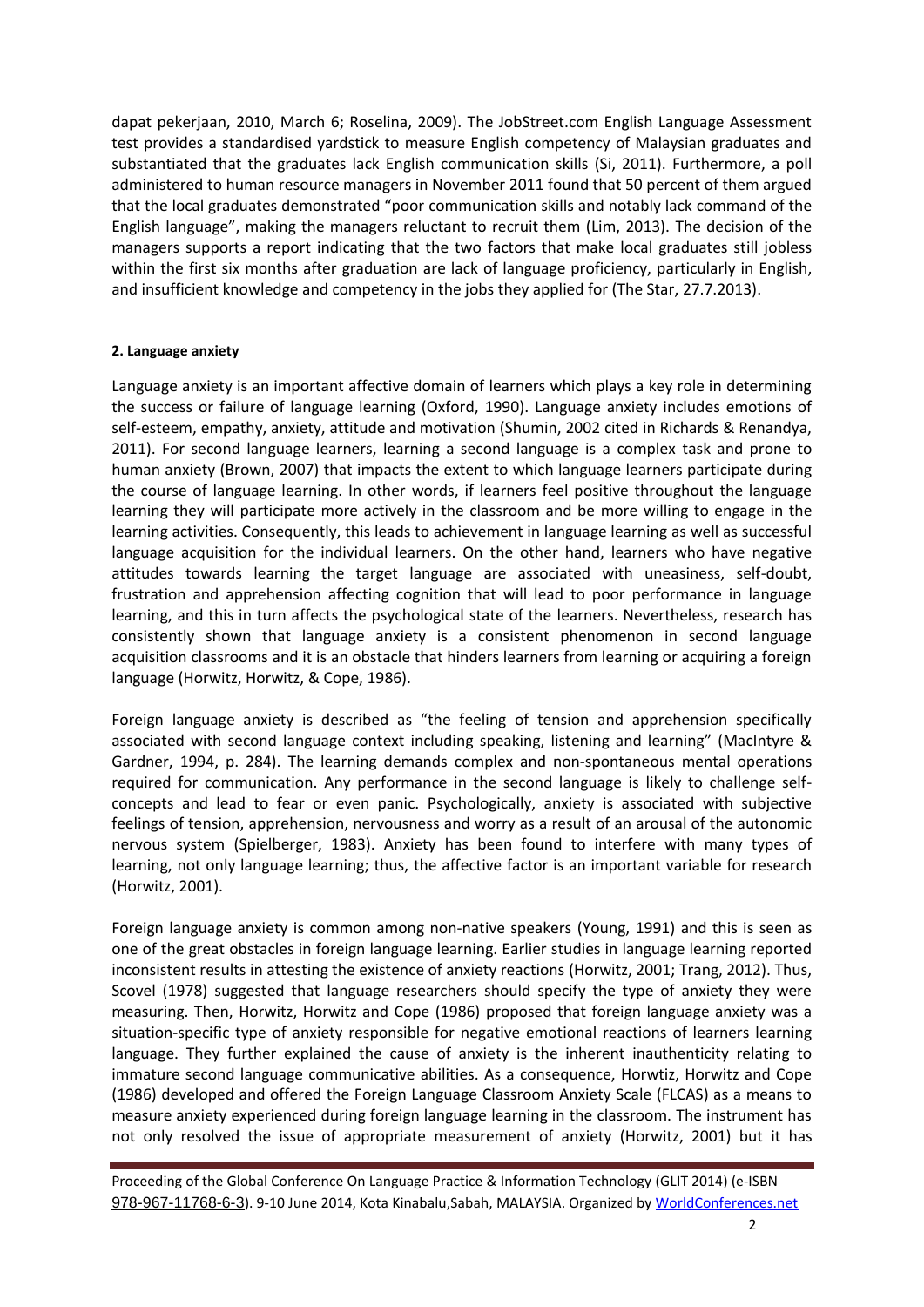"initiated many other studies in language anxiety" (Chan, Ain Nadzimah, & Nurkarimah, 2012, p. 157). The FLCAS, an instrument to measure language anxiety, has been widely accepted and used, demonstrating that it is a reliable scale to measure foreign language anxiety based on a number of subsequent studies. Furthermore, it is argued that second or foreign language learning is not affected by all forms of anxiety but only by a construct of anxiety specific to the language acquisition context (Gardner, 1985 ).

# **3. Theoretical framework**

FLCAS is a self-report instrument assessing the degree of anxiety specific to foreign language classroom settings. Based on the learners' self-report, clinical experience, a review of related instruments, and the researchers' personal experience as language teachers, the instrument differentiates three main sources of language anxiety. The sources are the concepts that make up the FLCAS. The concepts and definitions of each as clarified by Horwitz, Horwtitz and Cope (1986) are:

- 1. Communication apprehension a type of shyness characterised as fear of, or anxiety about, communicating with people (p. 127);
- 2. Fear of negative evaluation the apprehension about others' evaluations, avoidance of evaluative situations (p. 128); and
- 3. Test anxiety the type of performance anxiety resulting from a fear of failure in an academic evaluation setting (p. 127)

# **4. Review of literature**

A considerable amount of literature has been published on the relationship between language anxiety and language skills that found learners who experienced language anxiety encountered specific task-performance issues. Reading is a skill learnt from linguistically comprehensible written texts in order to enhance the process of language acquisition (Richards & Renandya, 2011). There has been infrequent investigation on the sources of anxiety for the acquisition of reading skill (Al-Shboul, Sheikh Ahmad, Mohamad Sahari, & Zainurin, 2013; Saito, Horwitz, & Garza, 1999; Wu, 2011). Nevertheless, several attempts have been made to explore second or foreign language anxiety of a few first language learners including Arabic (Al-Shboul et al., 2013), Chinese (Huang, 2012; Tsai & Li, 2012), Persian (Jafarigohar & Behrooznia, 2012), Turkish (Ay, 2010), and other foreign language learners (Bensoussan, 2012).

The presence of anxiety is experienced not only by normal children, but also by gifted learners. This affective factor hinders language learners from acquiring the target language. To ascertain the difference of anxiety levels between the normal and gifted learners, a study carried out by Kamarulzaman et al. (2013) looked at the language anxiety experienced by the learners. The group of gifted learners showed excellence in the English language tests; however, their communication did not exhibit the same proficiency. A class of 119 Form 4 learners aged between 15 to 16 years old from a centre in Malaysia were involved in the exploration into their English speaking ability. The 33 items FLCAS scored on a five-point Likert scale (Horwitz et al., 1986) was administered to the learners. In addition, the English language final examination result was collected as a measure of language achievement of the learners. The findings of the study identified certain levels of English language anxiety of the gifted learners. However, there was no significant difference in the English language anxiety between the genders. In addition, a negative correlation was found between

Proceeding of the Global Conference On Language Practice & Information Technology (GLIT 2014) (e-ISBN [978-967-11768-6-3](http://worldconferences.net/proceedings/glit2014)). 9-10 June 2014, Kota Kinabalu, Sabah, MALAYSIA. Organized b[y WorldConferences.net](http://worldconferences.net/)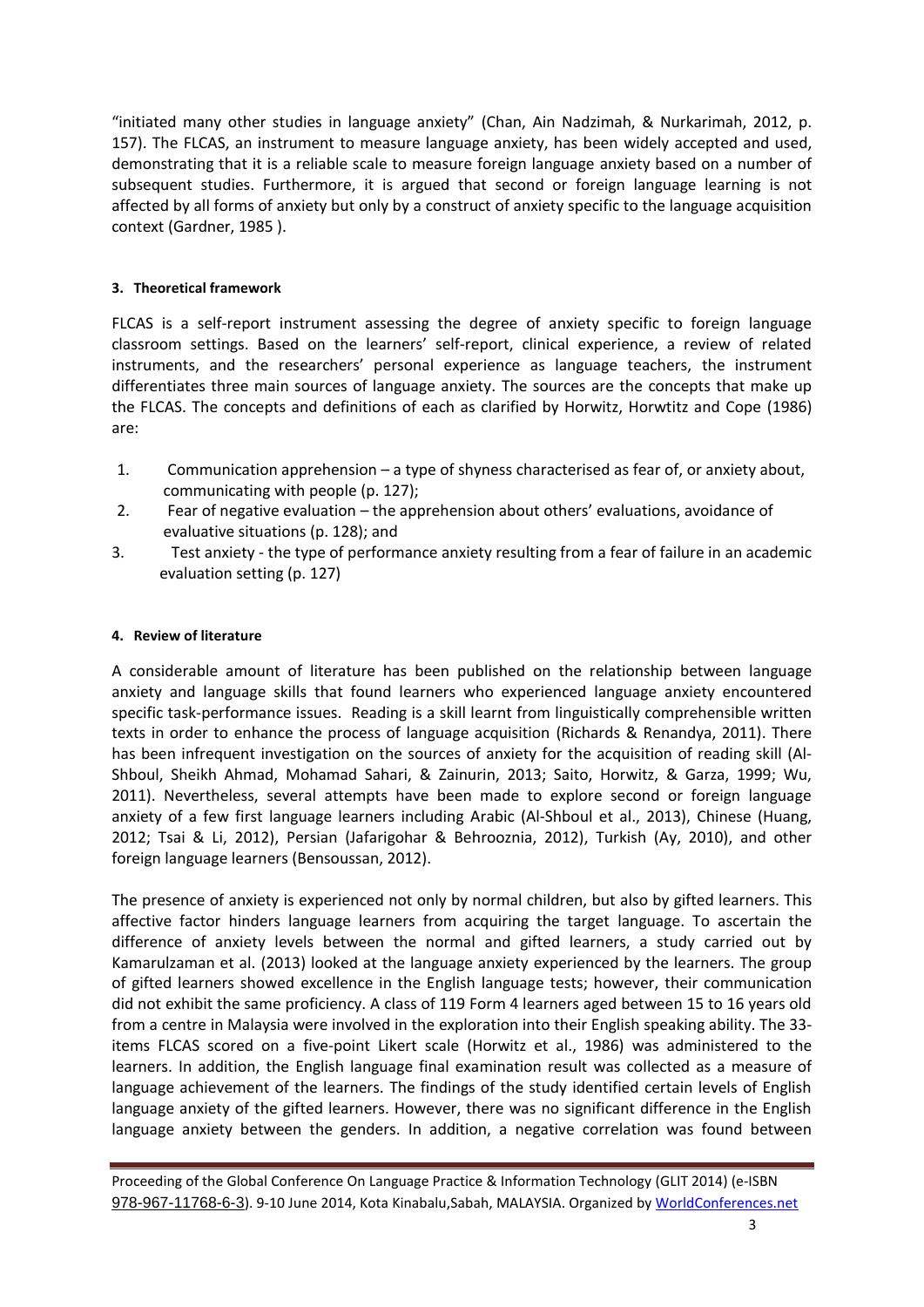English language anxiety and English language achievement. This finding implies that the higher the level of language anxiety of a learner, the lower the academic performance of the learner is.

The purpose of another study was to investigate whether test anxiety is related to learners' overall achievement scores, to determine what test anxiety producing factors affect learners, what anxiety symptoms are most prevalent among the learners, and how they can be alleviated according to learners' opinions (Noori, 2013). Thirty female Iranian learners of English as a foreign language, between the ages of 15 to 25 and with the same level of proficiency from high school and language institute, participated in the study. The findings of this study revealed that Iranian English as foreign language learners at high school were more test anxious in comparison to EFL learners at a language institute. Second, the formal achievement score was not correlated with test anxiety. Third, the learners mentioned that the most prevalent test anxiety factors were fear of negative evaluation, low proficiency and negative comments of the teachers before and after the exam.

A study to verify that language anxiety and achievement are negatively related was conducted in Pakistan with 149 undergraduate learners of English as a foreign language enrolled in second and sixth semester (Awan, Azher, Anwar, & Naz, 2010). Among the instruments used were the FLCAS (Horwitz et al., 1986) and the learners' grade point average in English classes. The language anxiety and academic achievement were negatively correlated, indicating that as the level of anxiety increases, the academic achievement decreases. Other findings of the study included that male learners were significantly more anxious than the female learners and the learners with parents who were illiterate or less educated were more anxious than learners with parents who were more educated.

A study with Korean university learners of English revealed that the female learners were more anxious compared to male learners (G.-P. Park & French, 2013). The undergraduate learners were from various disciplines and enrolled in an English conversation course. Another finding was that gender and anxiety measured by the FLCAS were significantly related to L2 performance determined by a final grade, with females and high anxiety students receiving a higher grade than males and low anxiety learners, respectively.

# <span id="page-3-0"></span>**5. Research objective**

Teachers and researchers conduct empirical research "to determine what they can and should do to facilitate language learning" (Nunan & Bailey, 2009, p. 5). Teachers attempt to understand the learning process that learners go through in learning English language by conducting classroom investigations to find answers to questions of pedagogy (Nunan & Bailey, 2009). Malaysian undergraduate learners are heterogeneous in terms of age, background factors, learning styles and learning strategies. These are the factors that are believed to cause learning the English language to be a complex process for both learners as the knowledge receivers and the language instructors as the knowledge providers.

In the context of this study, Malaysian learners selected from a local higher education institution had approximately the same limited English proficiency. It is compulsory for all undergraduates to take a minimum of one English language course. Learners who enroll for undergraduate programmes at the university are assigned to English language courses depending on the results they achieved on the Malaysian University English Test (MUET). Learners who achieved band 1 and 2 in MUET would have to take one English language course, namely English for Academic Purposes before they enroll for the two university English language courses and one elective English language course. Learners who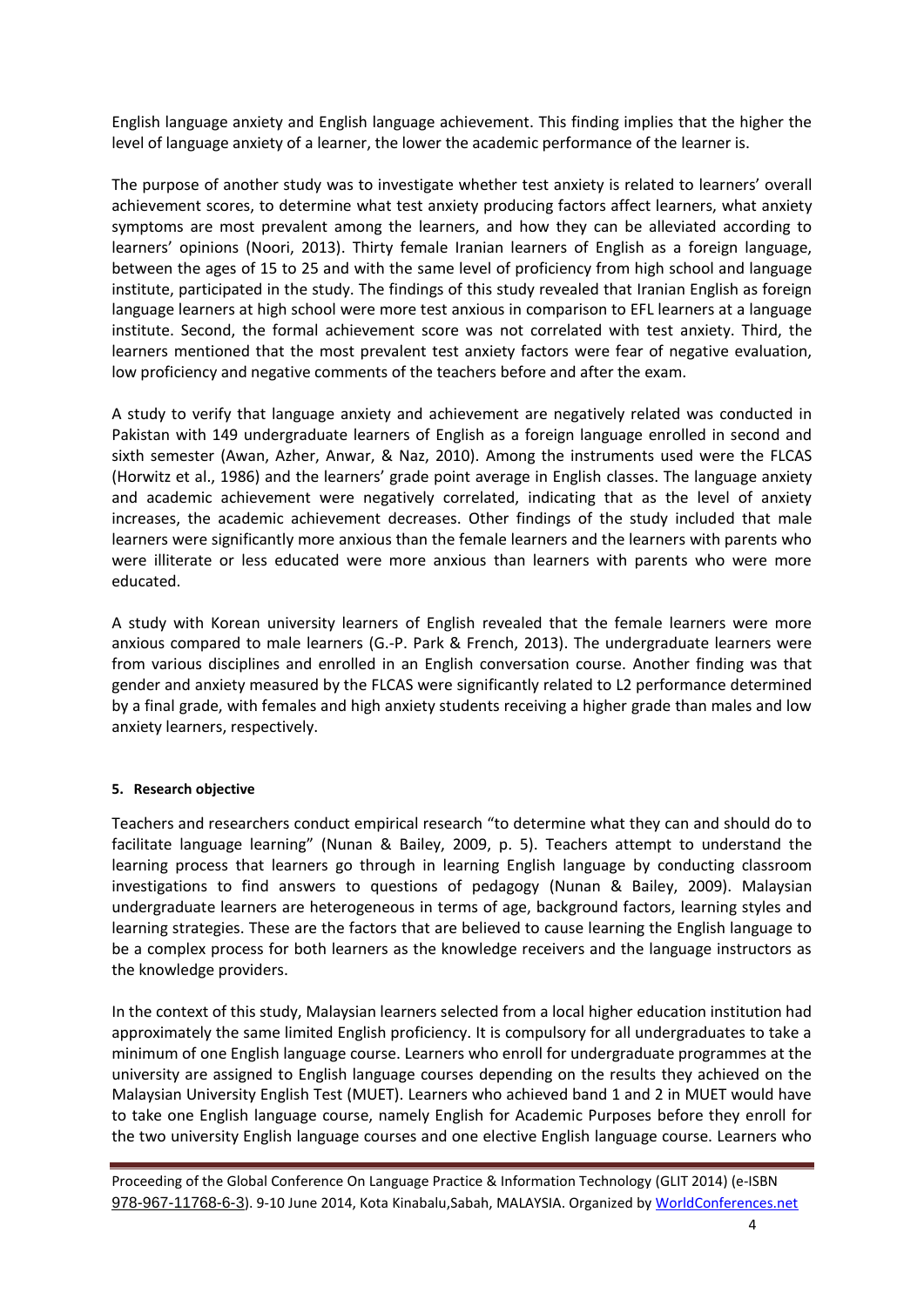achieved band 3 and 4 in MUET are required to take two English language courses and one elective English language course. Learners who achieved band 5 and 6 would need to take a minimum of one English language course as an elective subject.

The groups of learners were purposively selected from two different disciplines – Science and Engineering. They were enrolled in an English oral interaction course designed for learners who achieved band 3 (modest user) or band 4 (competent user) in MUET. This study was aimed at identifying factors that may impact English language oral interaction competency of the Malaysian undergraduate. The research question to guide this study is:

# *To what extent do Malaysian undergraduate learners differ in language anxiety?*

Most studies on second or foreign language anxiety have been carried out on undergraduate second or foreign language learners (Akbari & Sadeghi, 2013; Atasheneh & Izadi, 2012; Awan et al., 2010; Khattak, Jamshed, Ahmad, & Baig, 2011). Up to this point, however, Malaysian studies are very limited. There is only one study on language anxiety on gifted learners from secondary schools in Malaysia (Kamarulzaman et al., 2013), one study on a group of international learners studying English language at one of the private higher education institutions in Malaysia (Rajanthran, Prakash, & Ainawati, 2013) and another study on final year learners at a public university in Malaysia (Chan et al., 2012). No research was found that investigated language anxiety of first year undergraduate learners learning oral interaction skills in Malaysian learning contexts. The aim of this paper is to explain the research design adopted for this study.

# **6. Research design**

A research approach encompasses "the plan or proposal to conduct research, involves the intersection of philosophy, research designs, and specific methods" (Creswell, 2014, p. 5) as illustrated i[n Figure 1.](#page-4-0)



**Figure 1 A framework for research (adopted from Creswell, 2014, p. 5)**

<span id="page-4-0"></span>The first agenda a researcher needs to decide is the philosophical worldview. The philosophical worldview proposed for this research study is a pragmatic worldview that believes in actions, situations, and consequences (Creswell, 2014) by perceiving and experiencing the world (Morgan, 2007). The next agenda in a research framework is deciding the research design appropriate for the specific research study. With reference to the research problems highlighted in Section [5,](#page-3-0) mixed methods design is appropriate. The central premise of mixed methods research design combines or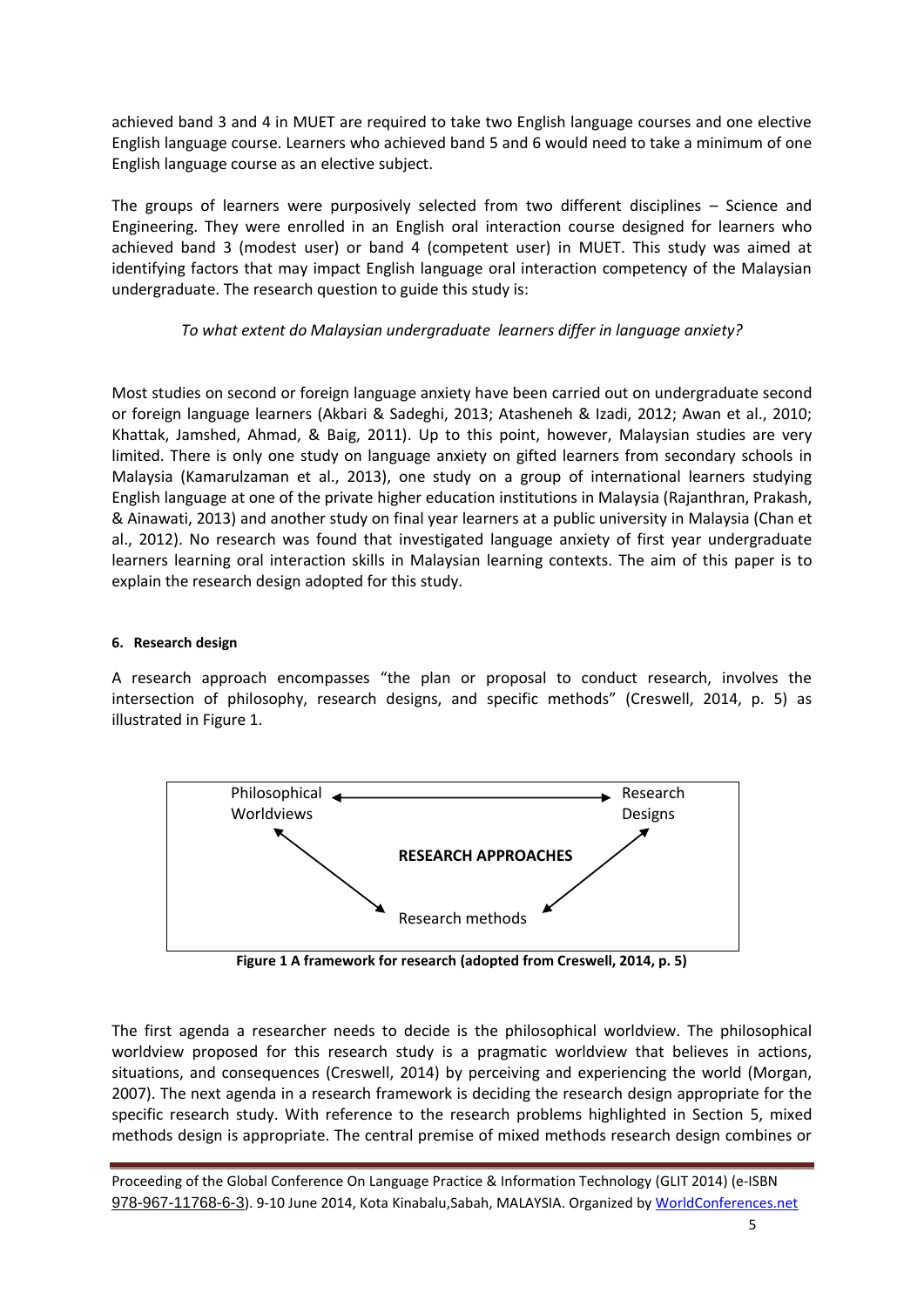integrates qualitative data (open-ended without predetermined responses) and quantitative data (closed-ended responses) in a research study (Creswell, 2014). In regards to the mixed methods design, the extended explanatory sequential mixed methods approach is appropriate for the research objective. In the design, the quantitative data type is the basis and the qualitative data provides a supportive, secondary role as illustrated in [Figure 2.](#page-5-0)



<span id="page-5-0"></span>**Figure 2 Extended Explanatory Sequential Mixed Methods Design (adapted fromCreswell, 2014, p. 220)**

The participants for the study consisted of 76 first year undergraduate learners who were enrolled in Science and Engineering programmes at a higher education institution in Malaysia. They were selected on the basis of purposeful sampling as the researcher intentionally selected the learners based on the purpose of the research (Creswell & Plano-Clark, 2007).

The research methods employed for this research design are online survey questionnaires, course assessments and reflective journals. The main instrument is the online survey questionnaire used to obtain quantitative responses to specific predetermined questions. Online surveys are low cost, fast and efficient to reach a target audience and provide direct data entry. For the study, both pre- and post-tests survey questionnaires were prepared using the Qualtrics online tool. The first section of the pre-test survey questionnaire solicits demographic information of the learner-participants namely, faculty, academic year, age, gender, nationality, ethnic groups, first language, English language experience and English language proficiency. The researcher was granted permission from the developer to use the FLCAS which was adapted for the second section as the English Language Classroom Anxiety Scale (ELCAS). In the original instrument the term "foreign language" was used but was replaced with "English language" in the survey questionnaire to adapt to the target language. The section listed the 33-items of the ELCAS to determine the level of anxiety on three components - communicative apprehension, fear of negative evaluation and test anxiety. Each of the thirty-three items of the ELCAS was answered on a five-point Likert scale, ranging from "strongly disagree" (1) to "Neither agree nor disagree" (3) and to "strongly agree" (5). At the end of the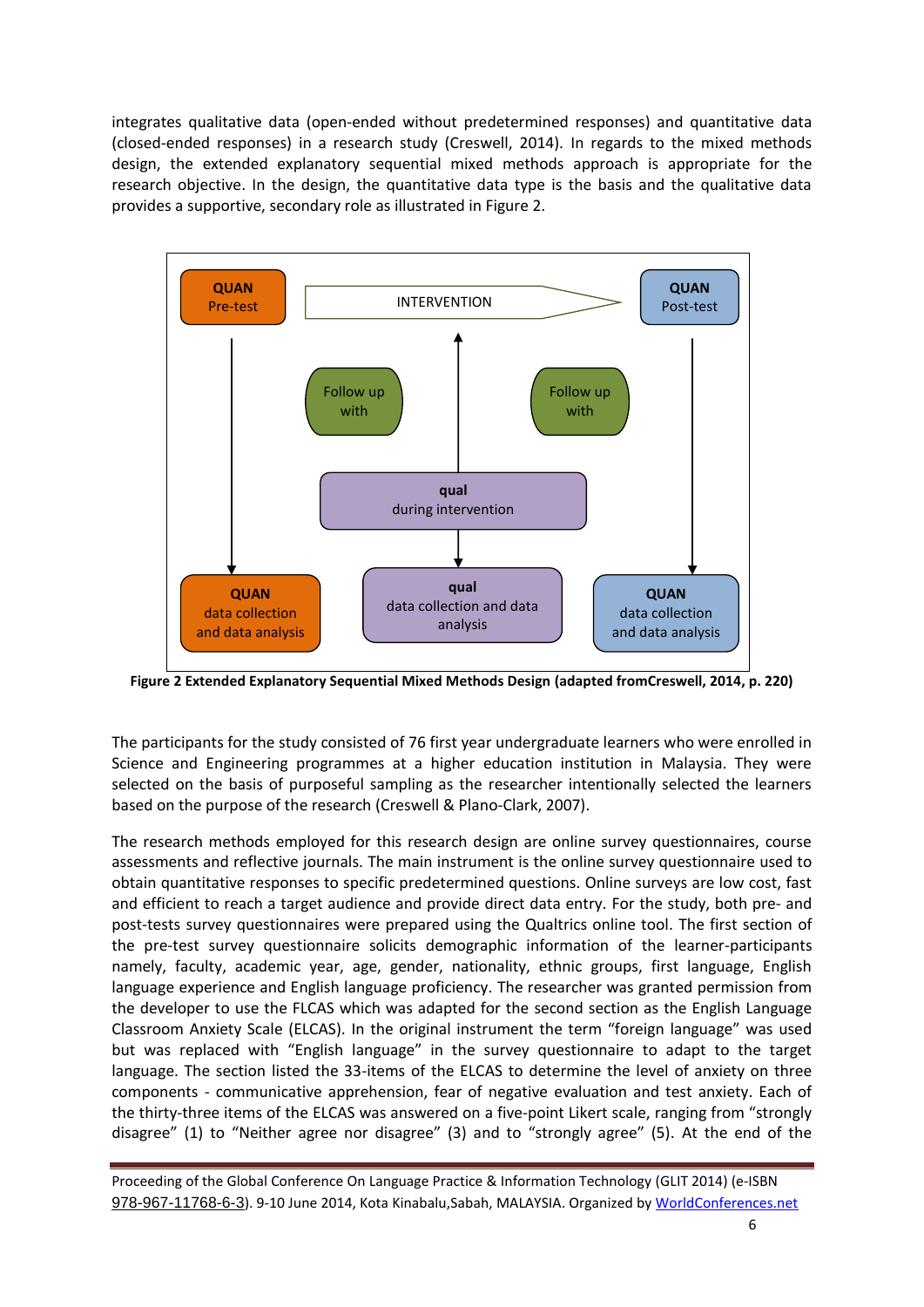semester, the post-test survey was administered to the same learners to find out the difference on language anxiety.

The FLCAS has been extensively tested and widely used to investigate foreign language learning anxiety. Reliability and validity analyses were conducted on the ELCAS to assess the quality of the adapted scale for this study. The internal consistency reliability achieved an alpha coefficient of .92 implying that instrument was a good reliable instrument to measure English language anxiety of Malaysian learners. According to Sekaran (2009) the closer the reliability coefficient (Cronbach's alpha) is to 1.0 the better it is and those values over 0.8 are considered as good.

The next set of quantitative data was the course assessment results of the English oral course. The learners' results achieved were categorized into the English language descriptor. These results are used for post-test evaluation. The learners were in their first year undergraduate programmes enrolled in the English oral course based on their achievement in MUET. The MUET results categorized the learners according to English language proficiency descriptor which was used as the pre-test evaluation. Comparisons were made against both of these results to determine the difference in language anxiety.

Reflective journals are excellent tools to reflect on the learning process (Borg, 2001). The learners were advised to record the learning process throughout the semester to complement quantitative data. When checking on this task, it was noted that many of the learners were not able to record their reflection after every lesson. Subsequently, the teacher-researcher assigned guided reflective journal topics from time to time. When the researcher thought of getting information about an action or issues, she wrote the topics on the whiteboard in the classroom and allocated about ten minutes for the learners to write in their journals. The journal writings were collected at the end of class sessions of every assignment.

#### **7. Data analysis**

First, the Statistical Package for Social Sciences (SPSS), Version 21.0 for Windows was used to store and analyse the quantitative data. Before the data were statistically analysed, a battery of parametric statistical tests were run beginning with detecting outliers among cases and assessing normality. That was followed by descriptive statistics for the researcher to meaningfully describe the data namely, central tendency (mean); dispersion (range, variance and standard deviation); and frequencies (raw data and percentages) (Gay, Mills, & Airasian, 2006). Next was inferential statistics namely reliability analysis, cross-tabulation, independent samples t-test, paired samples t-test and the last ANOVA (Gay et al., 2006). The online survey responses from Qualtrics either from the pre- or post-test questionnaire were exported to SPSS directly. However, many of the learner-participants responded to the emailed post-test questionnaire. After receiving their replies to the survey, the researcher had to manually key-in the responses on the SPSS spreadsheet for further analysis.

Next is Nvivo [\(http://www.qsrinternational.com\)](http://www.qsrinternational.com/), distributed by QSR International in Australia and used to assist in analyzing, managing and shaping qualitative data. The process to analyze qualitative data is similar to manual coding where the researcher still needs to do the coding and categorizing (Creswell, 2013). The typed out notes in Microsoft Word documents were imported to Nvivo installed on the teacher-researcher's office computer. Content analysis was applied to categorise the data. To analyse each node, the researcher opened the source, and in this research it was the reflective iournals, and began the coding process. The first coding process was open coding by reading the text reflectively to generate relevant codes; the second coding process was axial coding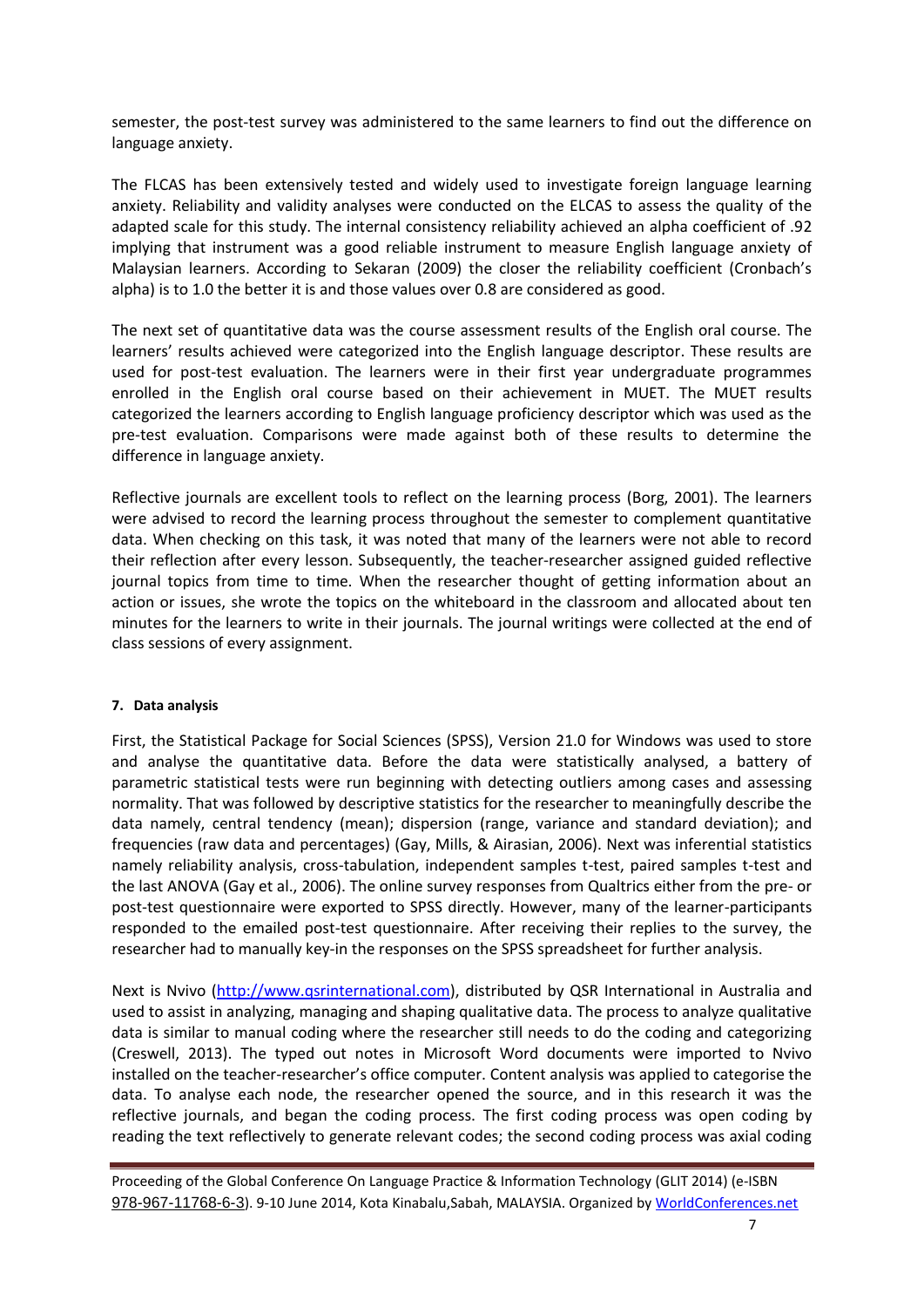by exploring the relationship of categories and making connections between them; the last coding process was selective coding to explicate a story from the interconnection of these categories (Creswell, 2009).

# **8. Results**

To assess the differences between the pre- and post-test of English language anxiety, communicative apprehension, fear of negative evaluation and test anxiety, the paired samples t-test was used. There is a statistically significant difference decrease in the intensity of English language anxiety, communicative apprehension and fear of negative evaluation for the Science learners. The test anxiety level is found to be lower for the post-test than the pre-test but the difference is not significant. There is not statistically significant difference on English language anxiety in general, communicative apprehension, fear of negative evaluation and test anxiety for the Engineering learners.

# **9. Conclusion**

The paper aims to describe the research methodology adopted for a research study on assessing language anxiety of Malaysian first year learners. The study did not aim to evaluate the outcome quantitatively only; thus, a qualitative research instrument was also adopted as to get the insights of 'interesting' issues from the perspective of the learners. After analyzing the data from both research instruments, the findings are merged to understand the problem.

# **Acknowledgement**

This paper has been made possible with the support from the Ministry of Education, Malaysia and Universiti Putra Malaysia, Malaysia.

# **References**

- 4 punca utama graduan sukar dapat pekerjaan. (2010, March 6). *Berita Harian Online*. Retrieved from http://penpasksgb.blogspot.com.au/2010/03/4-punca-utama-graduan-sukardapat.html
- Akbari, M., & Sadeghi, M. R. (2013). Foreign language learning anxiety: The case of Iranian Kurdish-Persian Bilinguals. *International Research Journal of Applied and Basic Sciences, 4*(0:0000).
- Al-Shboul, M. M., Sheikh Ahmad, I., Mohamad Sahari, N., & Zainurin, A. R. (2013). Foreign language reading anxiety in a Jordanian EFL context: A qualitative study. *English Language Teaching, 6*(6), 38-56.
- Atasheneh, N., & Izadi, A. (2012). The role of teachers in reducing/increasing listening comprehension test anxiety: A case of Iranian EFL learners. *English Language Teaching, 5*(3), 178-187. doi: 10.5539/elt.v5n3p178
- Awan, R.-u.-N., Azher, M., Anwar, M. N., & Naz, A. (2010). An investigation of foreign language classroom anxiety and its relationship with students' achievement. *Journal of Teaching & Learning, 7*(11), 33-40.
- Ay, S. (2010). Young adolescent students' foreign language anxiety in relation to language skills at different levels. *The Journal of International Social Research, 3*(11).
- Bensoussan, M. (2012). Alleviating test anxiety for students of advanced reading comprehension. *RELC Journal, 43*(203). doi: 10.1177/0033688212449511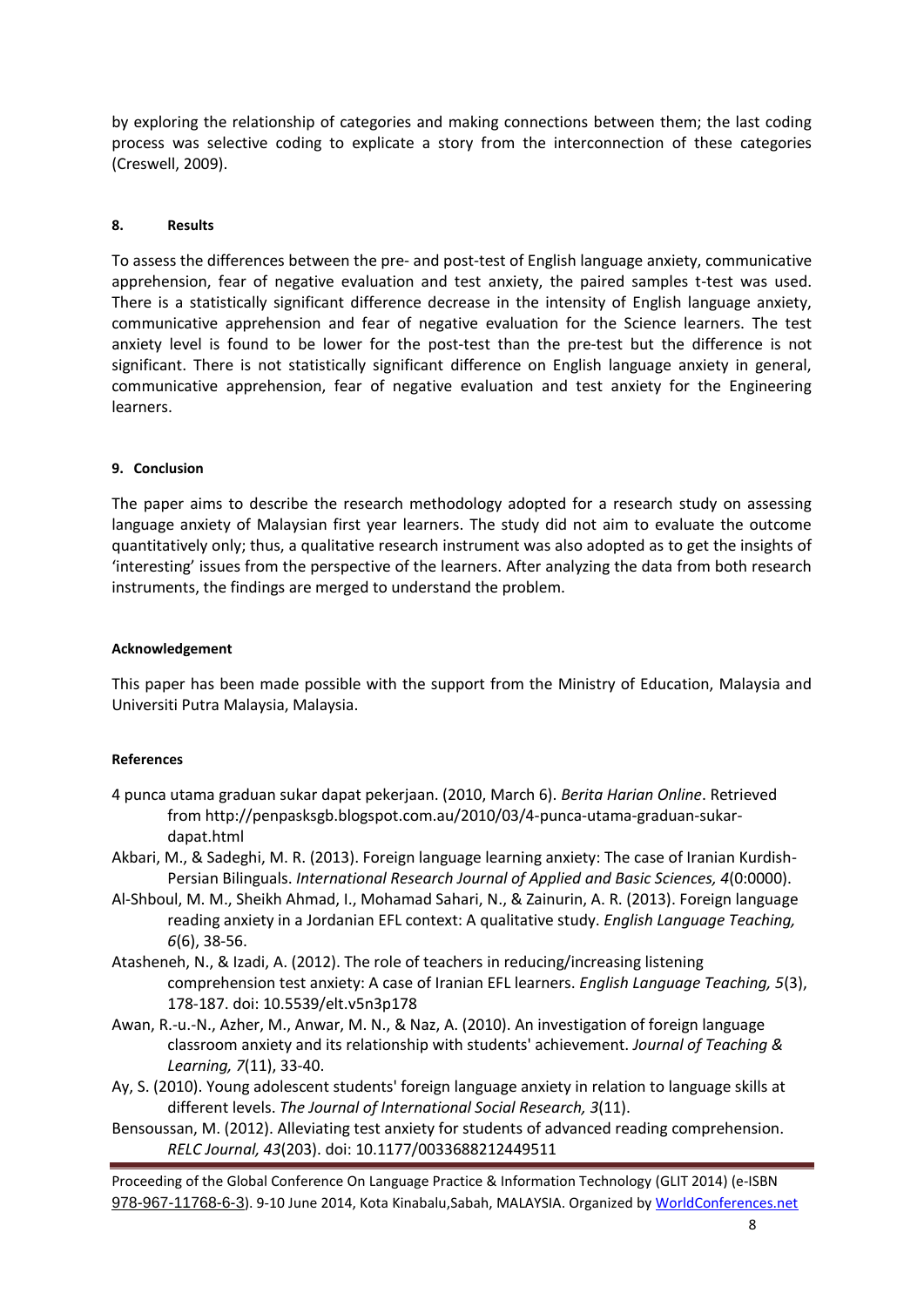- Borg, S. (2001). The research journal: A tool for promoting and understanding researcher development. *Language Teaching Research, 5*(2), 156-177.
- Brown, H. D. (2007). *Principles of language learning and teaching* (Fifth ed.). Englewood Cliffs, NJ: Prentice-Hall.
- Chan, S. H., Ain Nadzimah, A., & Nurkarimah, Y. (2012). Investigating the construct of anxiety in relation to speaking skills among ESL tertiary learners. *3L: The Southeast Asian Journal of English Language Studies, 18*(3), 155-166.
- Chew, C. S. (2013, March 14, 2013). Helping unemployed graduates in Malaysia, *New Straits Times,* p. 16. Retrieved from

http://www.nib.com.my/archives/text/view/102622294?pos=9&hide\_header=1&resultset= nstpec%3Awww/cross-search/search.php%3A\_1386019818%3Aresultset

- Creswell, J. W. (2009). *Research design: Qualitative, quantitaive, and mixed methods approaches* (3 ed.). Thousand Oak, California: Sage Publications, Inc.
- Creswell, J. W. (2013). *Qualitative inquiry and research design - Choosing among five approaches*. Thousand Oak, California: Sage Publications, Inc.
- Creswell, J. W. (2014). *Research Design - Qualitative, quantitative, and mixed methods approaches*. Thousand oaks, California: SAGE Publications, Inc.
- Creswell, J. W., & Plano-Clark, V. L. (2007). *Designing and conducting mixed methods research*. Thousand oak, California: Sage Publications, Inc.
- Gardner, R. C. (1985 ). *Social psychology and second language learning: The role of attitudes and motivation*. London: E. Arnold.
- Gay, L. R., Mills, G. E., & Airasian, P. (2006). *Educational research - Competencies for analysis and applications*. Upper Saddle River, New Jersey: Pearson.
- Horwitz, E. K. (2001). Language anxiety and achievement *Annual Review of Applied Linguistics, 21*, 112-126. doi: 10.1017/S0267190501000071.
- Horwitz, E. K., Horwitz, M. B., & Cope, J. (1986). Foreign language classroom anxiety. *Modern Language Journal, 70*(2), 125-132.
- Huang, Q. (2012). Study on correlation of foreign language anxiety and English reading anxiety. *Theory and Practice in Language Studies, 2*(7), 1520-1525. doi: 10.4304/tpls.2.7.1520-1525
- Jafarigohar, M., & Behrooznia, S. (2012). The effect of anxiety on reading comprehension among distance EFL learners. *International Education Studies, 5*(2). doi: 10.5539/ies.v5n2p159
- Kamarulzaman, M. H., Ibrahim, N., Md Yunus, M., & Mohd Ishak, N. (2013). Language anxiety among gifted learners in Malaysia. *English Language Teaching, 6*(3), 20-29. doi: 10.5539/elt.v6n3p20
- Khattak, Z. I., Jamshed, T., Ahmad, A., & Baig, M. N. (2011). An investigation into the causes of English language learning anxiety in students at AWKUM. *Procedia Social and Behavioral Sciences, 15*, 1600-1604. doi: 10.1016/j.sbspro.2011.03.337
- Lim, M. H. (2013, November 8, 2013). Graduates seriously lacking skills, *New Straits Times,* p. 25. Retrieved from

http://www.nib.com.my/archives/text/view/115200373?pos=2&hide\_header=1&resultset= nstpec%3Awww/cross-search/search.php%3A\_1386021289%3Aresultset

- MacIntyre, P. D., & Gardner, R. C. (1994). The subtle effects of language anxiety on cognitive processing in the second language *Language Learning, 44*(2), 283-305.
- Morgan, D. (2007). Paradigms lost and pragmatism regained: Methodological implications of combining qualitative and quantitaitive methods *Journal of Mixed Methods Research, 1*(1), 48-76.

Noori, M. (2013). A comparison of test anxiety of EFL learners at high school and language institute.

Nunan, D., & Bailey, K. M. (2009). *Exploring second language classroom research - A comprehensive guide*. Boston, USA: Heinle, Cengage learning.